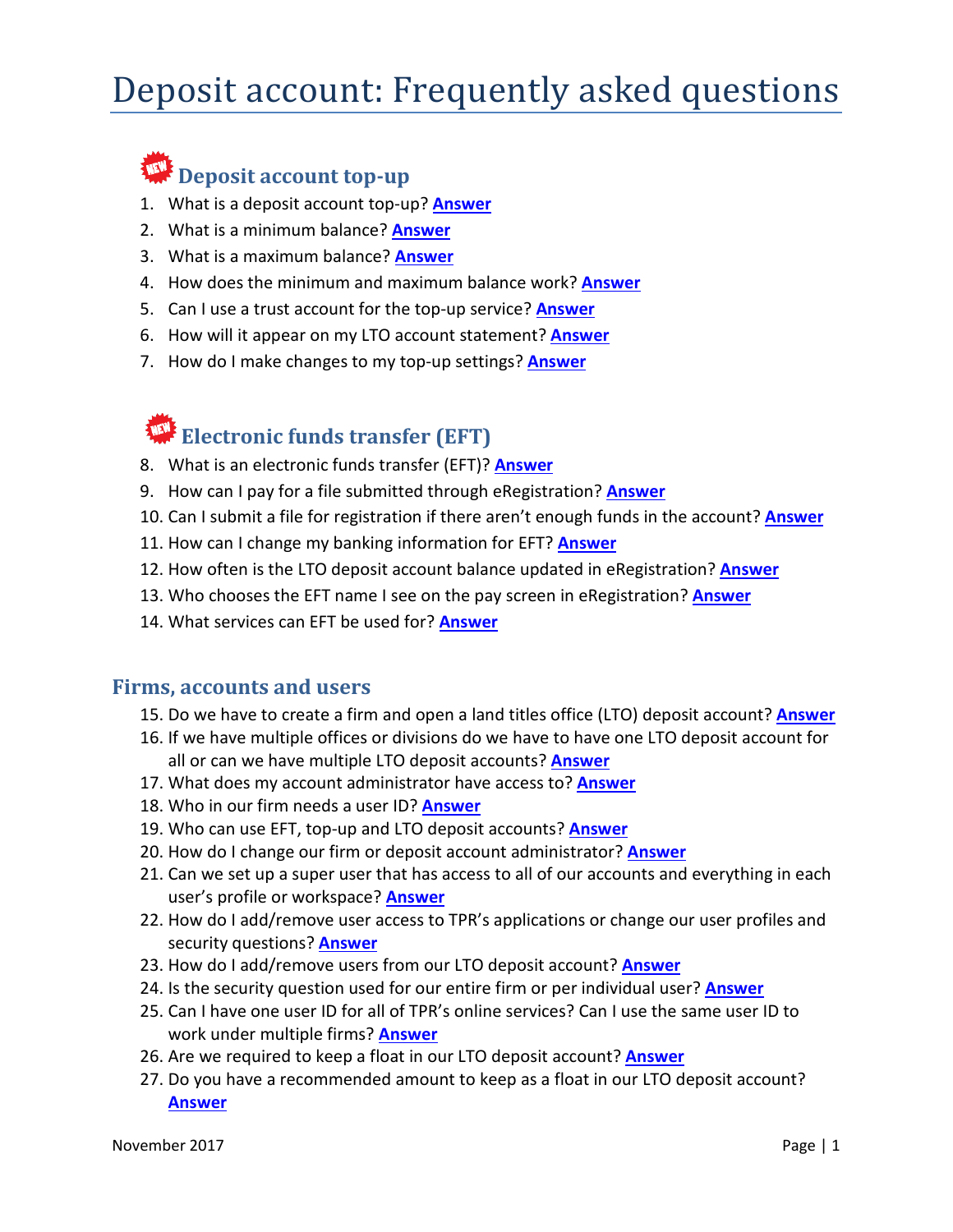- 28. How can I add funds to my LTO deposit account? **[Answer](#page-6-8)**
- 29. What happens if a cheque, EFT payment or top-up payment is returned as non-sufficient funds (NSF)? **[Answer](#page-7-0)**
- 30. If I submit a series in paper with a payment for registration and not enough funds are provided will my series still get registered? **[Answer](#page-7-1)**
- 31. When will a cheque provided with a paper registration or service request be deposited to the LTO deposit account? **[Answer](#page-7-2)**
- 32. How quickly are general purpose cheques applied to the account? **[Answer](#page-7-3)**
- 33. How quickly are transaction receipts available? **[Answer](#page-7-4)**
- 34. Can I view our LTO deposit account statement at any time? **[Answer](#page-7-5)**
- 35. Can we export a daily record of our account's transaction history for cost recovery?

### **[Answer](#page-7-6)**

36. What information is on my account statement? **[Answer](#page-8-0)**

# **Refunds**

- 37. If I provide more funds than I need for a service or registration what happens to the extra money? **[Answer](#page-8-1)**
- 38. How can I request money be refunded from our LTO deposit account? **[Answer](#page-8-2)**
- 39. Who can sign a request/transmission for a refund and do I need to register the original copy? **[Answer](#page-8-3)**
- 40. How long does it take for TPR to process my request for a refund? **[Answer](#page-8-4)**
- 41. Why does TPR have these refund policies? **[Answer](#page-9-0)**

# **Client file report**

- 42. What is a client file report? **[Answer](#page-9-1)**
- 43. How can I ensure that a search or registration shows up on the same client file report? **[Answer](#page-9-2)**
- 44. If a series has a variance (overage or shortage) and I deposit money after the series is accepted, rejected or discharged, is another client file report generated? **[Answer](#page-9-3)**
- 45. Where does the client file report get sent? **[Answer](#page-9-4)**
- 46. Are client file reports available online? **[Answer](#page-9-5)**

# **Registration Details Application (RDA)**

47. Will we be charged a rejection fee if the RDA is not completed correctly? **[Answer](#page-9-6)**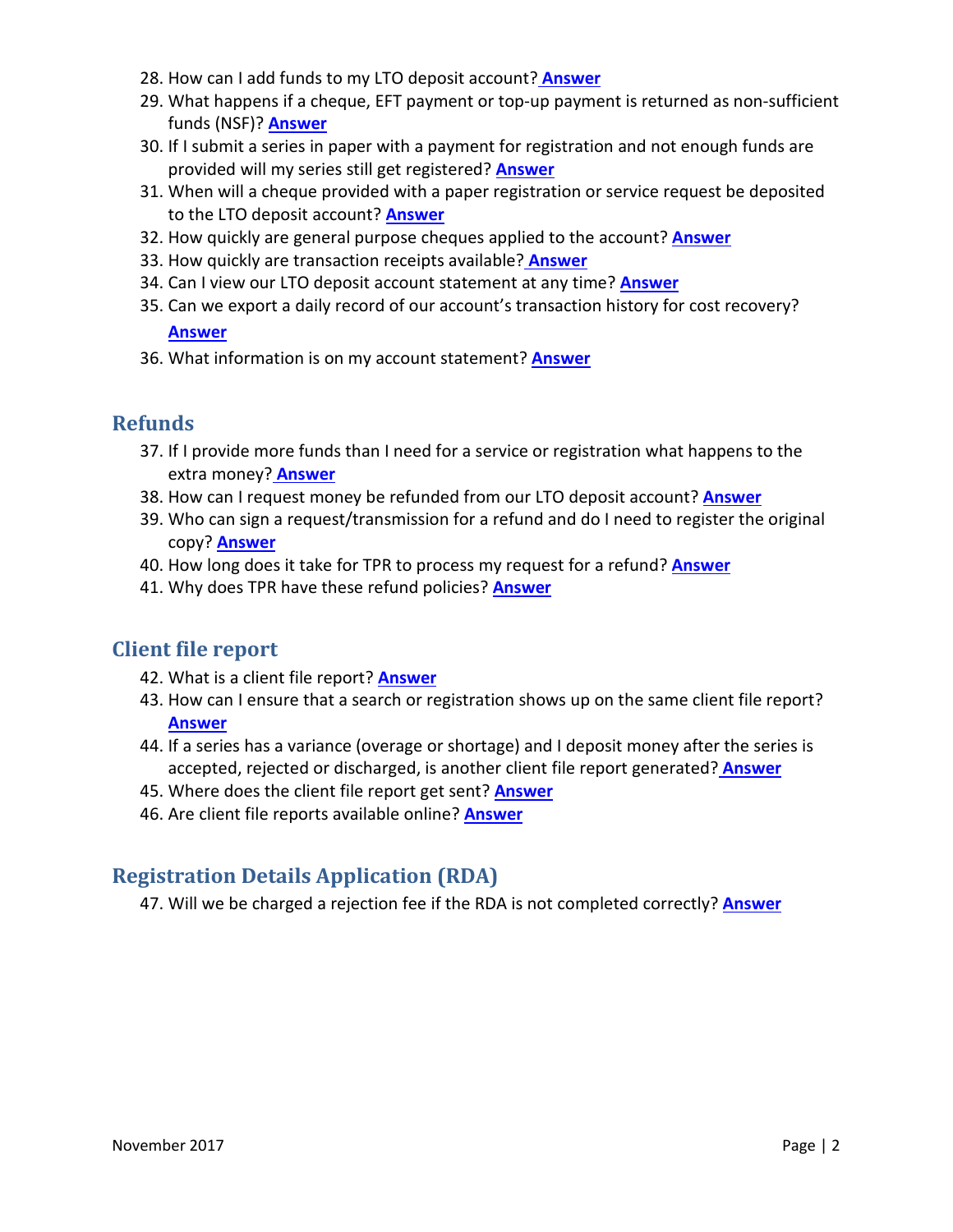

#### <span id="page-2-0"></span>**1. What is a deposit account top-up?**

It is an electronic transfer of funds used to replenish your land titles office (LTO) deposit account. When the balance in your LTO deposit account reaches you're designated minimum balance, funds will be pulled from your bank account and transferred to your LTO deposit. These funds transfers will run three times per business day.

#### <span id="page-2-1"></span>**2. What is a minimum balance?**

This is the minimum amount you want to keep in your LTO account at all times. When the funds in your account dip below this level it triggers our system to top-up your account.

#### <span id="page-2-2"></span>**3. What is a maximum balance?**

This is the maximum amount you wish to keep in your LTO deposit account.

#### <span id="page-2-3"></span>**4. How does the minimum and maximum balance work?**

When your deposit account balance hits your designated minimum, we will top-up your LTO account to the maximum balance amount you selected.

For example: Assume you have selected a minimum balance of \$100 and a maximum balance of \$500. When your account balance reaches \$100 or lower, our will automatically request enough funds from your bank account to bring your balance back to \$500.

#### <span id="page-2-4"></span>**5. Can I use a trust account for the top-up service?**

TPR does not monitor this, and will withdraw funds from the account you provide us with on your Client Application Form. If you are a lawyer or law firm, please refer to your law society rules.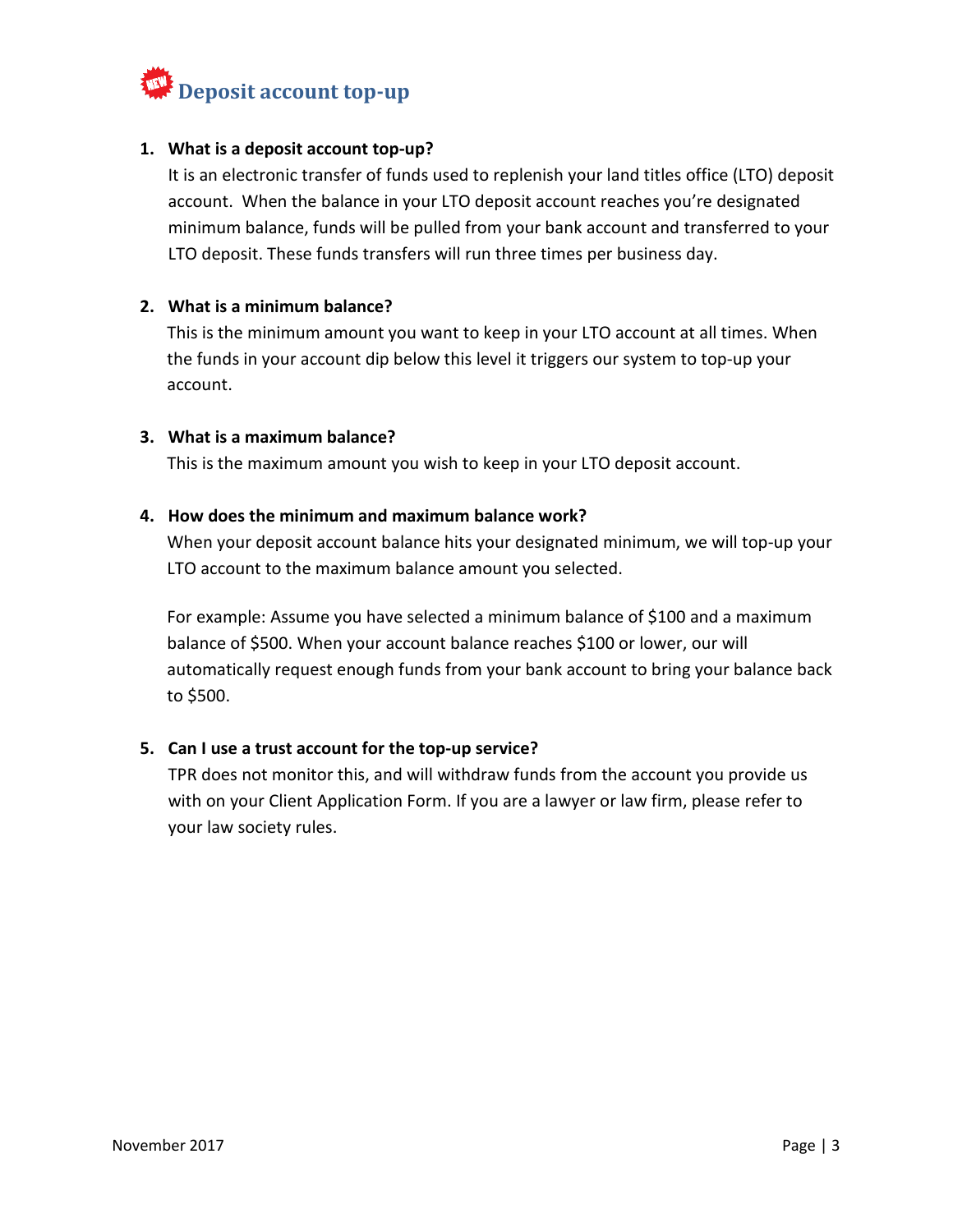#### <span id="page-3-0"></span>**6. How will it appear on my LTO account statement?**

Your statement description will show "EFT Topup Deposit" and the amount that was pulled.

| Statement of Account: 2363<br>For July 07, 2017 To July 07, 2017<br>Derrick's Test Firm |                                                       |                       |                    |            |                                                                           |               |                |
|-----------------------------------------------------------------------------------------|-------------------------------------------------------|-----------------------|--------------------|------------|---------------------------------------------------------------------------|---------------|----------------|
|                                                                                         |                                                       |                       |                    |            | The Property Registry<br>A Service Provider for the Province of Manitobal |               |                |
|                                                                                         |                                                       |                       |                    |            |                                                                           |               |                |
|                                                                                         | Winnipeg Manitoba R1R 1R1                             |                       |                    |            |                                                                           |               |                |
|                                                                                         | <b>ACCOUNT SUMMARY</b>                                |                       |                    |            |                                                                           |               |                |
| Date                                                                                    | Receipt #                                             | <b>Client File #</b>  | <b>Transaction</b> | Location   | <b>Debit</b>                                                              | <b>Credit</b> | <b>Balance</b> |
| Firm                                                                                    | <b>Details</b>                                        | Rea/Serv/Chea#        | <b>FMV</b>         | OTY        | Amount                                                                    | Tax           | Total          |
|                                                                                         | <b>Closing Balance Previous Period</b>                |                       |                    |            |                                                                           | Credit        | \$17,076.60    |
| 2017/07/07 4591                                                                         |                                                       | <b>Top up deposit</b> | <b>SALE</b>        | Winnipeg   |                                                                           | 400.00        | 17,476.60      |
| 29651                                                                                   | <b>EFT Topup Deposit</b>                              |                       |                    |            |                                                                           | 400.00        | (400.00)       |
|                                                                                         | <b>Totals This Period</b>                             |                       |                    |            | 0.00                                                                      | 400.00        |                |
|                                                                                         | <b>Closing Balance This Period</b>                    |                       |                    |            |                                                                           | Credit        | 17,476.60      |
|                                                                                         | <b>Transactions by Location for Statement Period:</b> |                       |                    |            |                                                                           |               |                |
| <b>Office</b>                                                                           |                                                       | <b>Debits</b>         | <b>Credits</b>     | <b>Net</b> |                                                                           |               |                |
| Winnipeg                                                                                |                                                       | 0.00                  | 400.00             | 400.00     |                                                                           |               |                |
| <b>Totals</b>                                                                           |                                                       | 0.00                  | 400.00             | 400.00     |                                                                           |               |                |

#### <span id="page-3-1"></span>**7. How do I make changes to my top-up settings?**

Use the Client Application Form to make changes to your top-up or minimum limit, maximum limit or banking information.

# **Electronic funds transfer (EFT)**

#### <span id="page-3-2"></span>**8. What is an electronic funds transfer (EFT)?**

EFT is a payment option for eRegistration where funds can be taken directly from a bank account of your choosing.

#### <span id="page-3-3"></span>**9. How can I pay for a file submitted through eRegistration?**

Files submitted through eRegistration can by paid with an LTO deposit account or EFT.

#### <span id="page-3-4"></span>**10. Can I submit a file for registration if there aren't enough funds in the account?**

You won't be able to use your LTO deposit account to pay for a file through eRegistration unless there are enough funds available. You can still pay using EFT if you have this option activated.

#### <span id="page-3-5"></span>**11. How can I change my banking information for EFT?**

Use the Client Application form to change any of your banking details.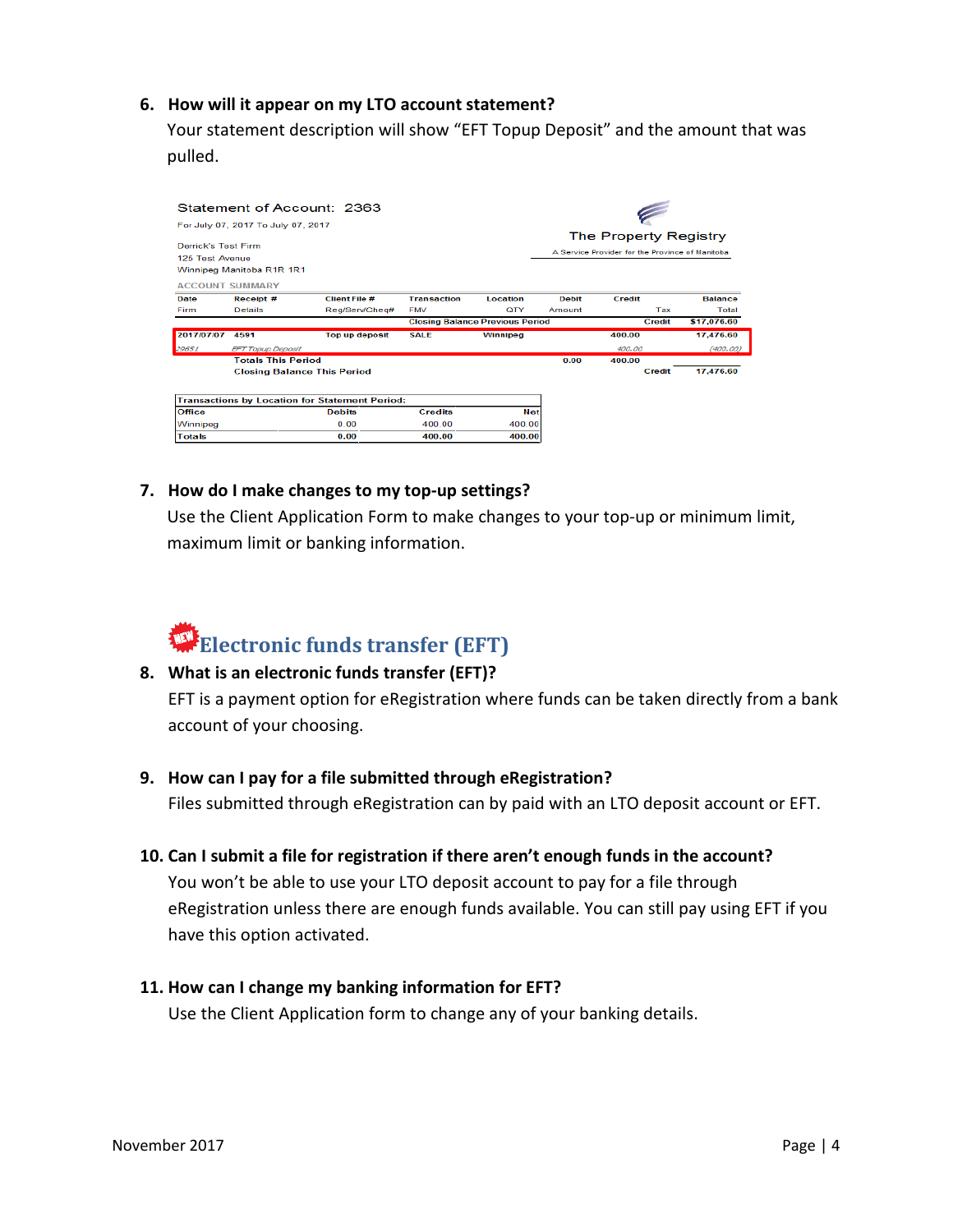### <span id="page-4-0"></span>**12. How often is the LTO deposit account balance updated in eRegistration?**

During TPR's regular registration hours the balance is updated as every time a file is registered. At the close of registration hours at 3:00 PM (Central Standard Time), the balance will remain the same until the next time registration hours resume regardless of how many files are submitted outside of registration hours. This is because no fees are charged until the documents are registered.

#### <span id="page-4-1"></span>**13. Who chooses the EFT name I see on the pay screen in eRegistration?**

Your firm administrator will define a name every EFT account your firm applies for.

#### <span id="page-4-2"></span>**14. What services can EFT be used for?**

EFT is only available in eRegistration.

## <span id="page-4-3"></span>**Firms, accounts and users**

**15. Do we have to create a firm and open a land titles office (LTO) deposit account?**  All clients who regularly conduct business with TPR are required to create a firm and use an LTO deposit account.

# <span id="page-4-4"></span>**16. If we have multiple offices or divisions do we have to have one LTO deposit account for all or can we have multiple LTO deposit accounts?**

You have a few options for managing your multiple offices or divisions:

- a. Set up one firm with one LTO deposit account that everyone uses.
- b. Set up one firm with multiple LTO deposit accounts and give different users access to different accounts.
- c. Set up one firm and one LTO deposit account per office or division.

#### <span id="page-4-5"></span>**17. What does my account administrator have access to?**

The deposit account administrator has special permissions to view account statements and manage who has access to the LTO deposit account on behalf of your firm or organization.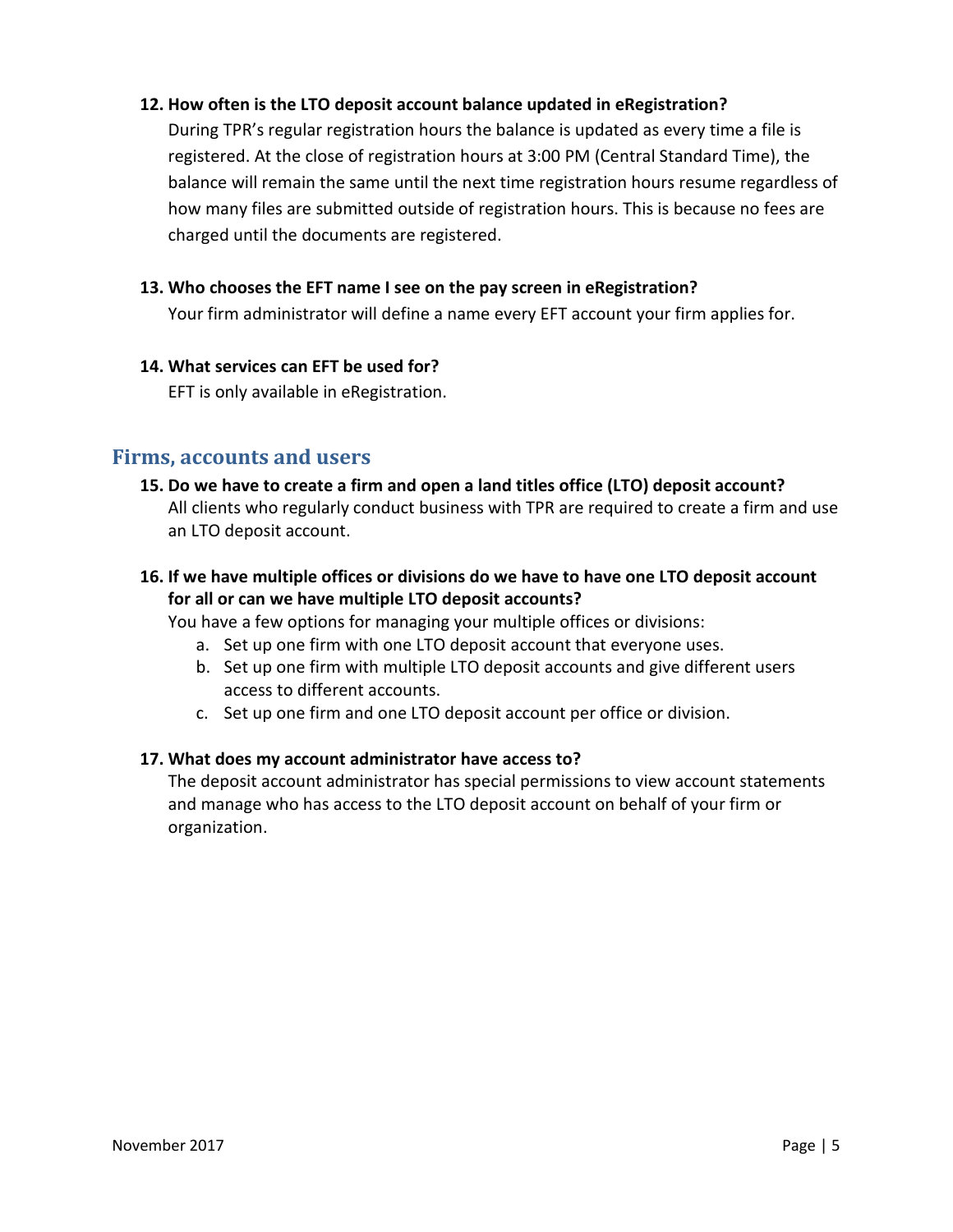#### <span id="page-5-0"></span>**18. Who in our firm needs a user ID?**

The following people in your firm should have a user ID:

#### Anyone who:

- $\checkmark$  Searches TPR's online services
- $\checkmark$  Registers using TPR's online services
- $\checkmark$  Manitoba Land Surveyors
- $\checkmark$  Is the firm administrator
- $\checkmark$  Is the account administrator
- $\checkmark$  Is a supervising lawyer to land titles transactions

Basically anyone in your firm who is expected to use, oversee, or manage TPR online services and/or accounts needs a user ID.

### <span id="page-5-1"></span>**19. Who can use EFT, top-up and LTO deposit accounts?**

Firms can apply to use EFT, top-up and LTO deposit accounts.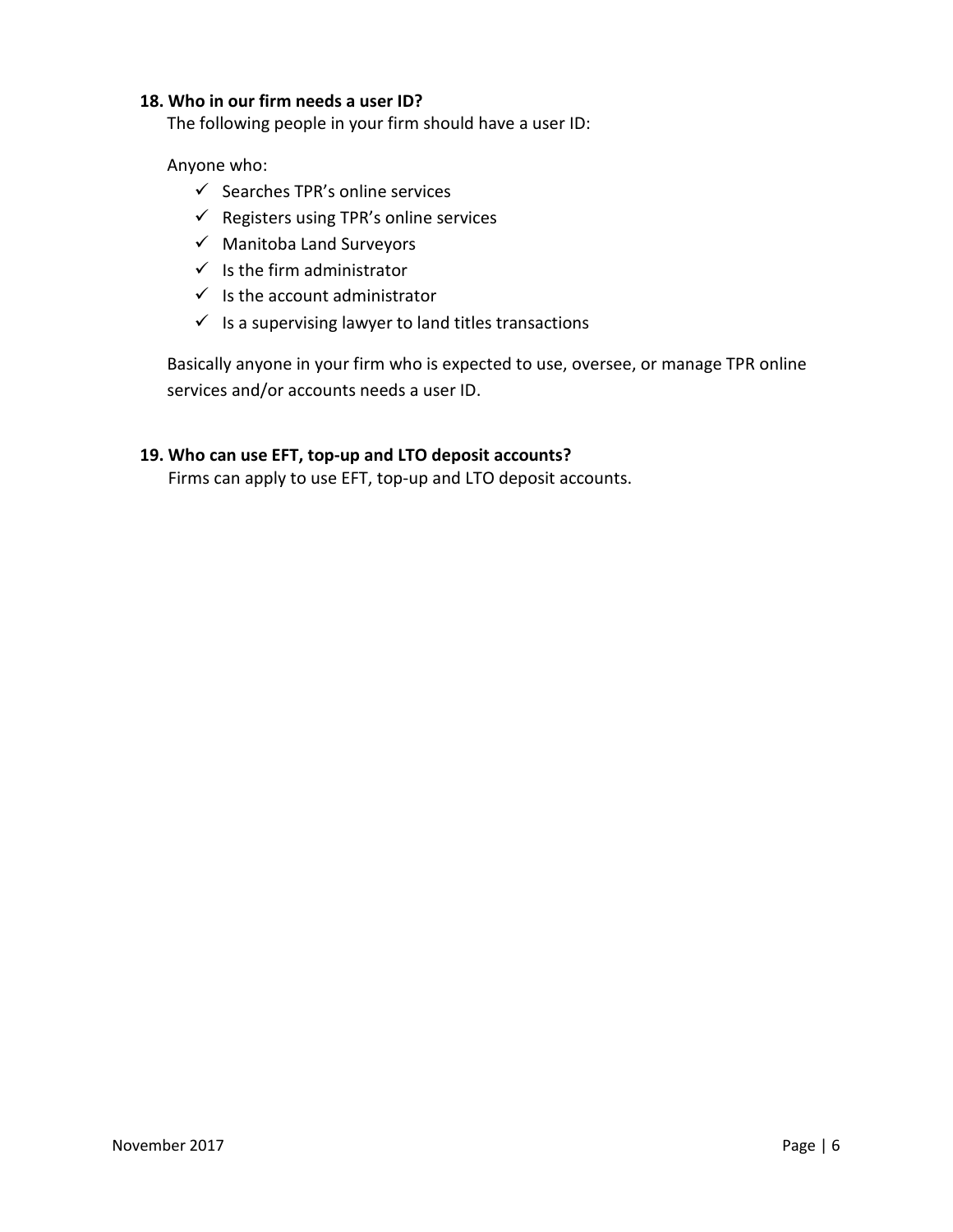#### <span id="page-6-0"></span>**20. How do I change our firm or deposit account administrator?**

A current firm or deposit account administrator can email [tprclient@tprmb.ca](mailto:tprclient@tprmb.ca) to request the change.

<span id="page-6-1"></span>**21. Can we set up a super user that has access to all of our accounts and everything in each user's profile or workspace?**

No, there's no option to set up a super user in any of our applications. Deposit account and firm administrators have special permissions that allow them to monitor the firm user lists and/or account(s). The information in a user's profile or workspace is only available to that user.

<span id="page-6-2"></span>**22. How do I add/remove user access to TPR's applications or change our user profiles and security questions?**

Use the [Client Application Form](https://www.tprmb.ca/tpr/securityforms.html) to update users or their profiles.

#### <span id="page-6-3"></span>**23. How do I add/remove users from our LTO deposit account?**

Your LTO deposit account administrator can add and remove users via our Documents Online web service.

#### <span id="page-6-4"></span>**24. Is the security question used for our entire firm or per individual user?**

Security questions and answers should be unique for each individual user ID. You may be asked to answer your security question if you contact TPR for user assistance.

<span id="page-6-5"></span>**25. Can I have one user ID for all of TPR's online services? Can I use the same user ID to work under multiple firms?**

You can use the same user ID for all of TPR's online services (eRegistration, Titles Online, Documents Online, Survey Plans Online, Plan Deposit Submission and the Personal Property Registry) under one firm ID. If you work under multiple firm IDs you will need a separate user ID for each firm.

#### <span id="page-6-6"></span>**26. Are we required to keep a float in our LTO deposit account?**

No, but if you don't have funds in the LTO deposit account you'll have to submit funds with the service request or registration. If you don't keep a float you may also need to add funds to your account before you can complete transactions using TPR's online services.

<span id="page-6-7"></span>**27. Do you have a recommended amount to keep as a float in our LTO deposit account?** 

We can't recommend a specific amount to keep as a float. It's up to each individual firm to determine what amount would be sufficient.

#### <span id="page-6-8"></span>**28. How can I add funds to my LTO deposit account?**

You can use cash, cheque, debit or our top-up service to add funds to your account.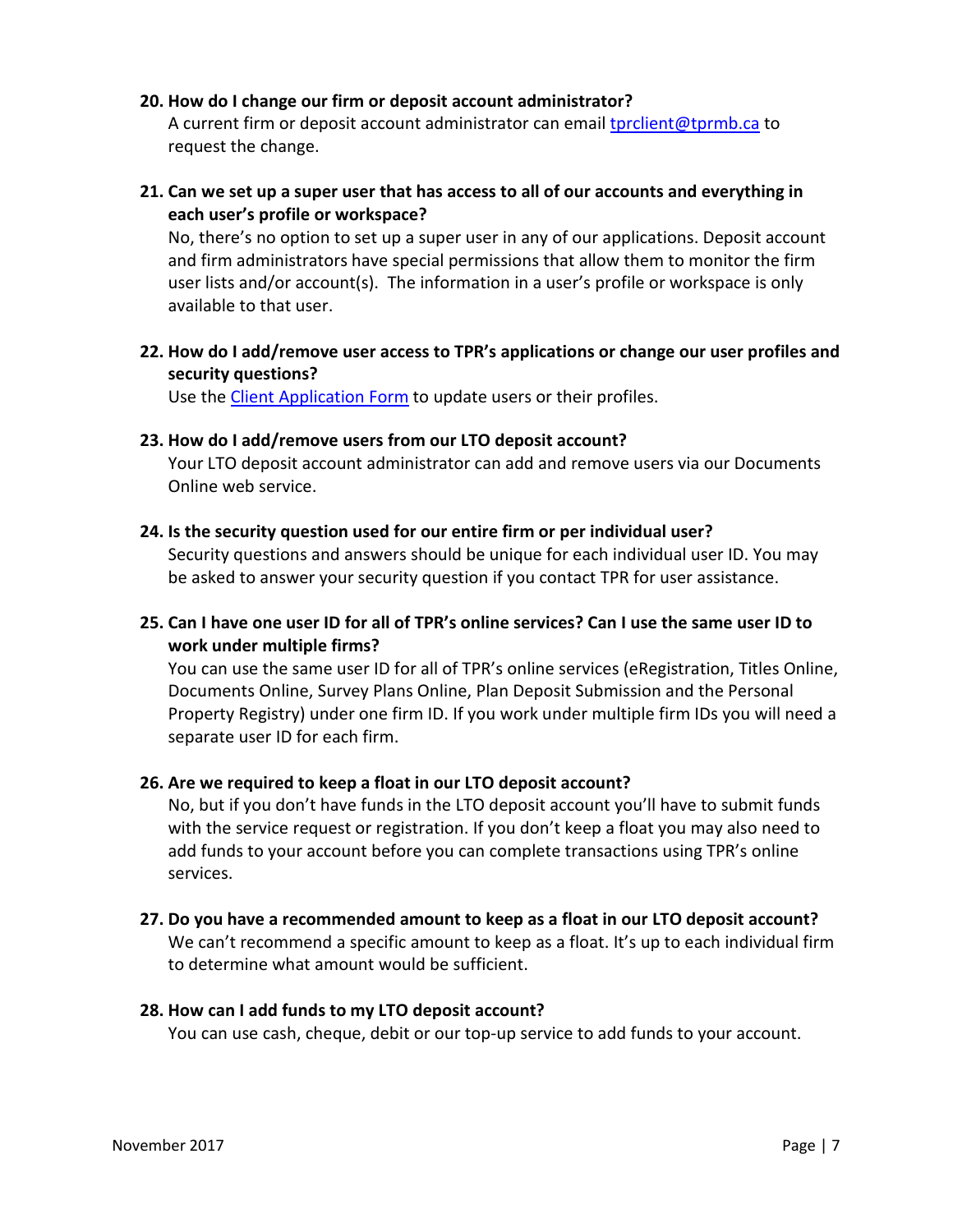## <span id="page-7-0"></span>**29. What happens if a cheque, EFT payment or top-up payment is returned as nonsufficient funds (NSF)?**

A TPR staff member will notify you if this happens and the funds will then be reversed from your account. If the funds were used for another transaction this will cause an overdraft balance. The NSF funds along with any additional charges will have to be submitted to our office. You will also receive an eReceipt itemizing the NSF details.

# <span id="page-7-1"></span>**30. If I submit a series in paper with a payment for registration and not enough funds are provided will my series still get registered?**

We will still register your series as long as there is enough money in your LTO deposit account to cover the shortfall. If there are not enough funds in the account to cover the shortfall, the series won't be registered and will be returned to you.

# <span id="page-7-2"></span>**31. When will a cheque provided with a paper registration or service request be deposited to the LTO deposit account?**

A cheque is deposited into the account prior to any fees being withdrawn.

### <span id="page-7-3"></span>**32. How quickly are general purpose cheques applied to the account?**

General purpose cheques (for example to replenish an account) are deposited as soon as possible, usually on the same day.

#### <span id="page-7-4"></span>**33. How quickly are transaction receipts available?**

An eReceipt for each transaction processed through your LTO deposit account will be automatically emailed to your deposit account administrators at the end of each business day.

#### <span id="page-7-5"></span>**34. Can I view our LTO deposit account statement at any time?**

Deposit account administrators have the option to receive weekly or monthly statements when they set up their firm's LTO deposit account. These statements are emailed. Your deposits account administrators can also view the online statement at any time.

## <span id="page-7-6"></span>**35. Can we export a daily record of our account's transaction history for cost recovery?**

Yes, deposit account administrators can download the account statements at any time by logging in to Documents Online. The statements are available in in HTML or TSV (text or Excel) format.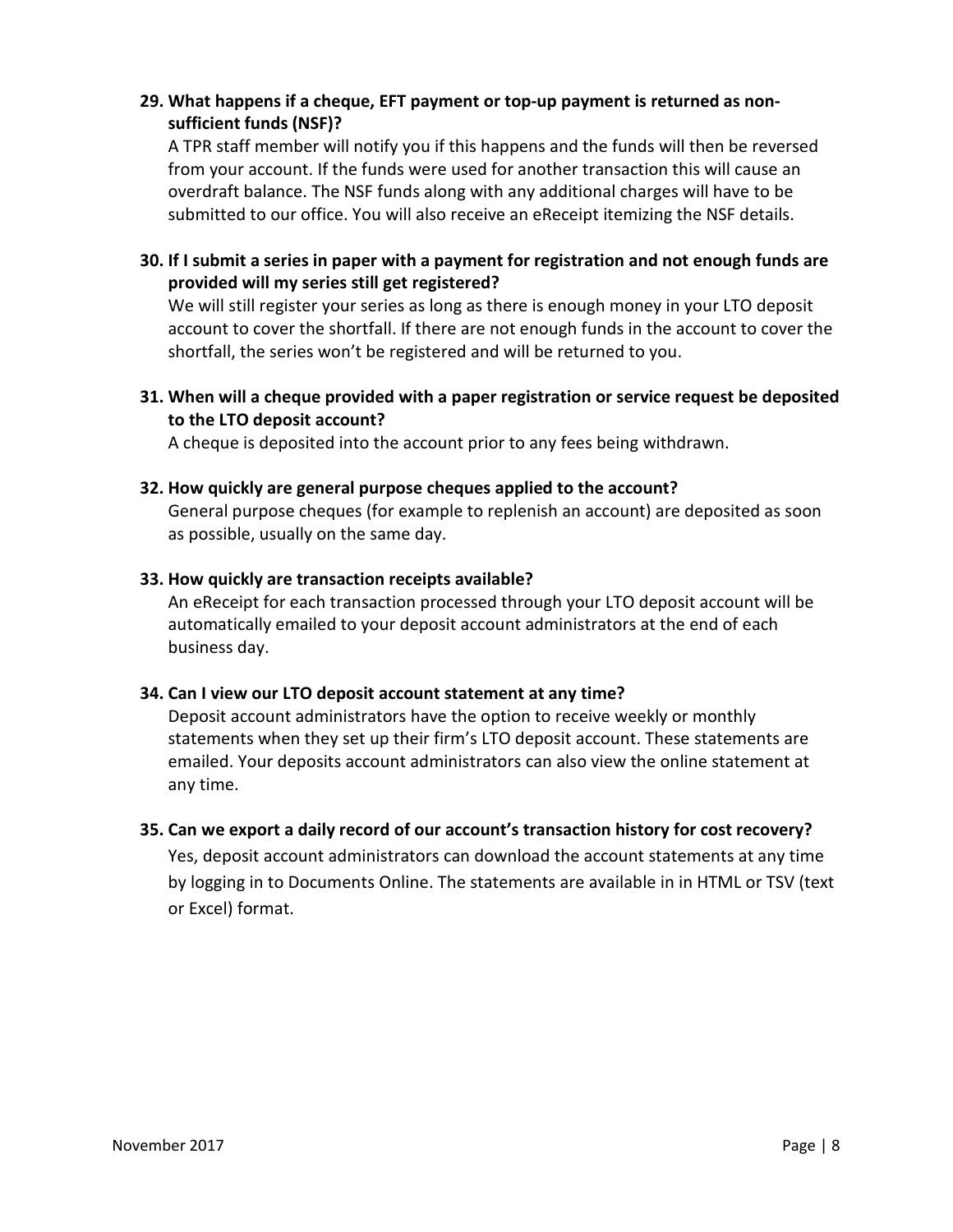#### <span id="page-8-0"></span>**36. What information is on my account statement?**

Your standard account statement (online view and email) will contain the following information:

- Account number
- Date of transaction
- Firm number
- Receipt number
- Details of transaction
- Client file number
- Registration, service or cheque number
- Transaction type
- Fair market value
- Land titles office in which the transaction was processed
- Debit and credit amount
- Account balance

For a different statement view, including a list of **purchases made by each user ID**, you can download your statement online in TSV (text or Excel) format.

# <span id="page-8-1"></span>**Refunds**

**37. If I provide more funds than I need for a service or registration what happens to the extra money?** 

All funds are first deposited into your LTO deposit account and are then withdrawn to pay for services or registrations. Any money not used will remain in your LTO deposit account.

#### <span id="page-8-2"></span>**38. How can I request money be refunded from our LTO deposit account?**

A request/transmission document can be registered to request a refund from your LTO deposit account. Please note that unless the account is being closed, refund requests must have a minimum of \$100.

<span id="page-8-3"></span>**39. Who can sign a request/transmission for a refund and do I need to register the original copy?**

The request for refund can be signed by a lawyer or a deposit account administrator. The original copy with an original signature must be submitted for registration accompanied by an RDA.

#### <span id="page-8-4"></span>**40. How long does it take for TPR to process my request for a refund?**

Refunds are processed within 1 to 2 business days and will take a further 5 to 10 business days to be returned to you.